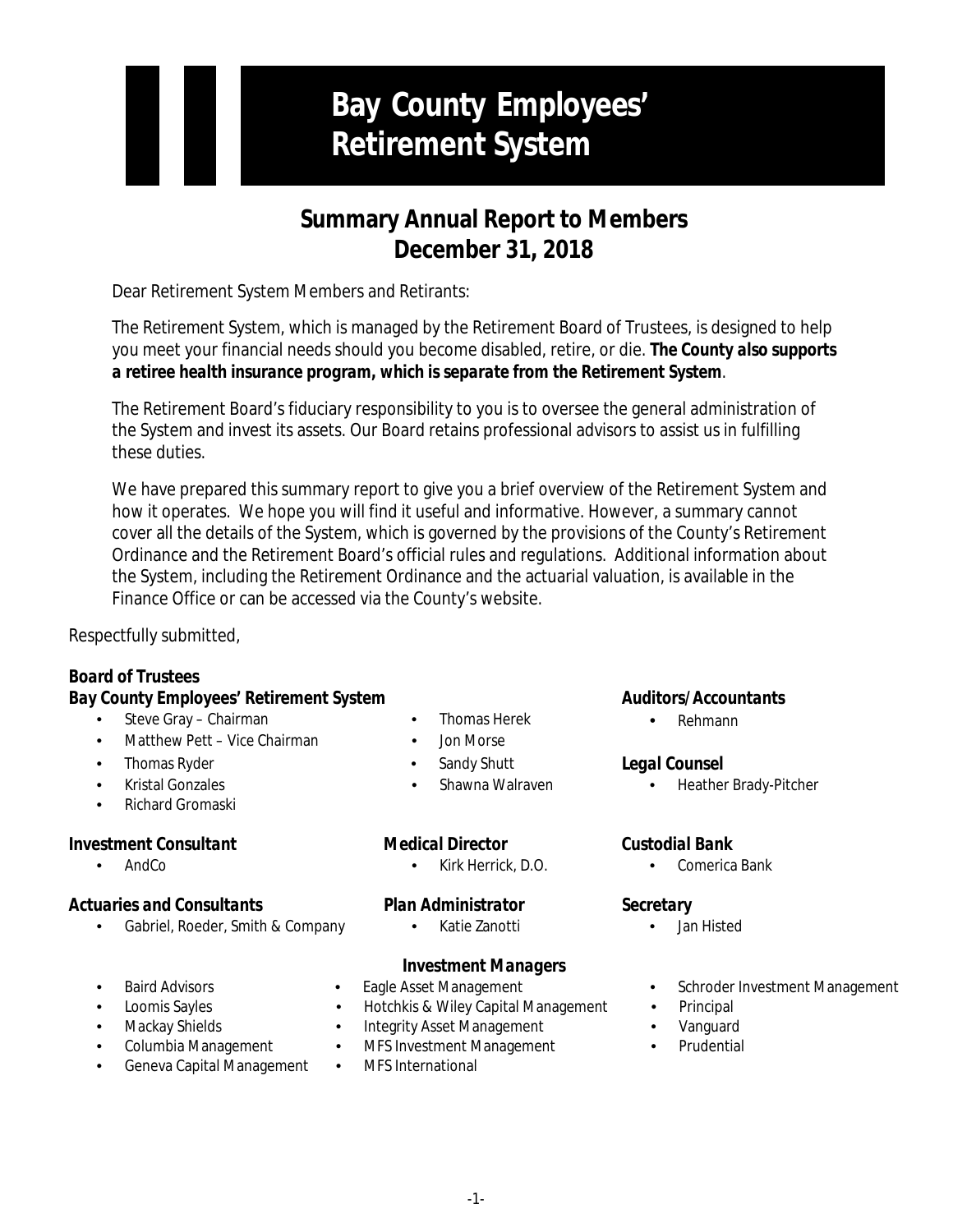## *Summary Results of the Actuarial Valuation*

Your Retirement System's financial objective is to accumulate the assets necessary to pay the promised benefits in an orderly manner. To accomplish this, contribution rates are established in a manner that is designed to keep those rates approximately level as a percentage of payroll from year-to-year.

The Board of Trustees of the Bay County Employees' Retirement System provides for payment of the required employer contribution as described in MCL 38.1140m and the Bay County Employees' Retirement System Ordinance.

To determine an appropriate employer contribution level for the ensuing year and to gauge how the System's funding is meeting this fundamental objective, an independent firm of actuaries and employee benefit consultants, Gabriel, Roeder, Smith & Company, conducts annual actuarial valuations.

These valuations are based on the System's past experience, information about current participation and financial markets, and assumptions concerning the System's future demographic and economic activity. The results of the December 31, 2018 valuation, based on the established funding objective, are summarized below:

| <b>Valuation Date</b>                                | <b>December 31, 2018</b>                                                                                                                                                                                                                                                                                                                     |  |  |  |
|------------------------------------------------------|----------------------------------------------------------------------------------------------------------------------------------------------------------------------------------------------------------------------------------------------------------------------------------------------------------------------------------------------|--|--|--|
| <b>Actuarial Cost Method</b>                         | <b>Individual Entry-Age Normal Cost</b>                                                                                                                                                                                                                                                                                                      |  |  |  |
| <b>Amortization Method</b>                           | Level dollar amount for Library. Level percent-of-payroll for all other groups.                                                                                                                                                                                                                                                              |  |  |  |
| <b>Open/Closed Plan</b>                              | The Bay County Employee's Retirement System is open to all future hires, except Library<br>members hired on or after January 1, 2012.                                                                                                                                                                                                        |  |  |  |
| <b>Amortization Periods</b>                          | 24 years closed for groups that are underfunded (unfunded accrued liability is positive).<br>20 years open for groups that are overfunded (unfunded accrued liability is negative).<br>10 years closed for BABH Early Retirement Incentive Program (ERIP) starting with the<br>contribution for the calendar year beginning January 1, 2015. |  |  |  |
| <b>Asset Valuation Method</b>                        | Market value with 5-year smoothing of gains and losses.                                                                                                                                                                                                                                                                                      |  |  |  |
| <b>Valuation Payroll</b>                             | \$50,435,136                                                                                                                                                                                                                                                                                                                                 |  |  |  |
| <b>Annual Pensions Paid</b>                          | \$18,607,454                                                                                                                                                                                                                                                                                                                                 |  |  |  |
| <b>Average Annual Pensions Paid</b>                  | S<br>18,929                                                                                                                                                                                                                                                                                                                                  |  |  |  |
| <b>Deferred Vested Members Annual Benefits</b>       | \$1,060,465                                                                                                                                                                                                                                                                                                                                  |  |  |  |
| <b>Retirees and Beneficiaries Receiving Benefits</b> | 983                                                                                                                                                                                                                                                                                                                                          |  |  |  |
| <b>Deferred Vested Members</b>                       | 93                                                                                                                                                                                                                                                                                                                                           |  |  |  |
| <b>Active Plan Members</b>                           | 1,149                                                                                                                                                                                                                                                                                                                                        |  |  |  |
| <b>Total</b>                                         | 2,225                                                                                                                                                                                                                                                                                                                                        |  |  |  |
| <b>Principal Actuarial Assumptions:</b>              |                                                                                                                                                                                                                                                                                                                                              |  |  |  |
| <b>Net Investment Return</b><br>-                    | 7.25%                                                                                                                                                                                                                                                                                                                                        |  |  |  |
| <b>Projected Salary Increases</b>                    | 3.25% pay inflation plus merit and longevity                                                                                                                                                                                                                                                                                                 |  |  |  |

− Cost-of-Living Adjustments None

|                          |                   | <b>Year Beginning January 1, 2020</b><br><b>Employer Contribution Rates as a Percentage of Active Member Payroll</b> |                      |              |                           |               |              |              |
|--------------------------|-------------------|----------------------------------------------------------------------------------------------------------------------|----------------------|--------------|---------------------------|---------------|--------------|--------------|
| <b>Contributions For</b> | General<br>County | <b>DWS</b>                                                                                                           | Library <sup>^</sup> | MCF          | <b>Sheriff's</b><br>Dept. | Road<br>Comm. | Total        | <b>BABH</b>  |
| Valuation Payroll        | \$16,654,373      | \$3,314,132                                                                                                          | \$1.183.542          | \$10.467.024 | \$4.469.813               | \$3,119,401   | \$39,208,285 | \$11,226,851 |
| Normal Cost              |                   |                                                                                                                      |                      |              |                           |               |              |              |
| Total                    | 10.23%            | 13.53%                                                                                                               | \$153,275            | 9.89%        | 14.78%                    | 15.33%        |              | 11.15%       |
| <b>Member</b>            | 4.11              | 4.00                                                                                                                 | 43,950               | 4.00         | 5.03                      | 4.77          |              | 4.00         |
| <b>Employer (ER)</b>     | 6.12              | 9.53                                                                                                                 | 109.325              | 5.89         | 9.75                      | 10.56         |              | 7.15         |
| Amort. of ERIP UAL       |                   |                                                                                                                      |                      |              |                           |               |              | 1.28         |
| Amort. of UAL            | (8.79)            | 4.89                                                                                                                 | (101, 419)           | (4.52)       | (12.11)                   | 7.73          |              | (0.76)       |
| <b>Computed ER Rate</b>  | $0.00\%$          | 14.42%                                                                                                               | \$7,906              | 1.37%        | $0.00\%$                  | 18.29%        | \$1.278.469  | 7.67%        |

*^ Beginning with the 2013 valuation, the Library contribution is calculated as a level dollar amount, since the Library is closed to future hires.*

| <b>Funded Status</b>                             | General<br>County | <b>DWS</b> | Librarv | <b>BMCF</b> | <b>Sheriff's</b><br>Dept. | Road<br>Comm. | Total   | <b>BABH</b> |
|--------------------------------------------------|-------------------|------------|---------|-------------|---------------------------|---------------|---------|-------------|
| $AAL^*$                                          | \$104.0           | \$17.3     | \$11.5  | \$53.6      | \$32.6                    | \$33.9        | \$252.9 | \$55.2\$    |
| Applied assets *<br>(smoothed market value)      | 125.1             | 14.7       | 12.6    | 60.6        | 40.5                      | 29.9          | 283.3   | 55.6        |
| % funded<br><b>Actuarial Accrued Liabilities</b> | 120.3%            | 84.7%      | 109.8%  | 113.1%      | 124.1%                    | 88.3%         | 112.1%  | 100.7%      |

*\* \$ millions*

### *Actuary's Opinion*

It is the actuary's opinion that the contribution amounts recommended in the most recent actuarial report are sufficient to meet the System's financial objective.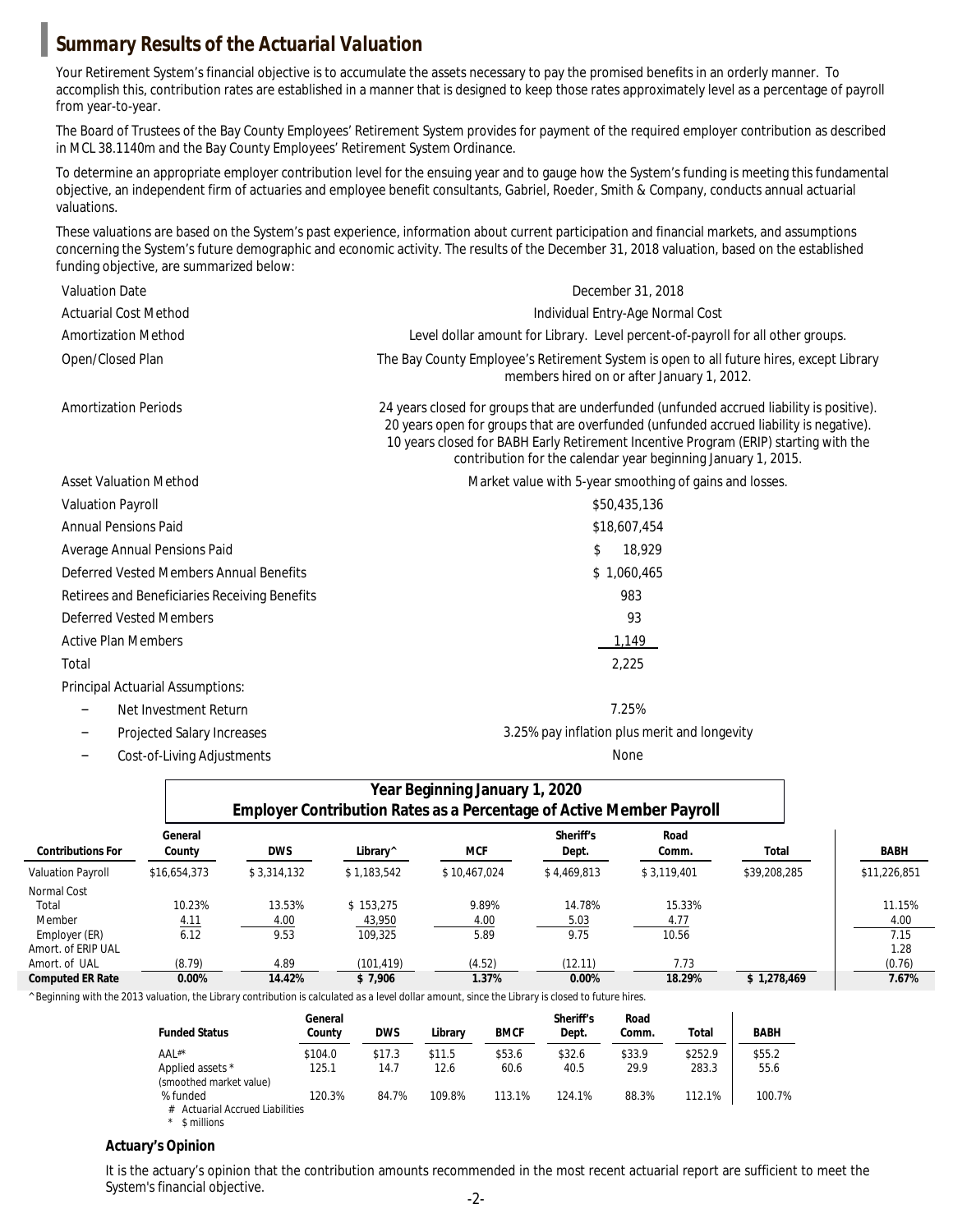## *Summary Financial Information*

### **2018** Market Value - January 1 \$356,495,333 Revenues Member contributions 2,093,766 Employer contributions 2,574,557 Investment income (18,966,712) Miscellaneous income 0 Total (14,298,389) Domestic Stocks – 71% Real Estate – 3% Cash Equivalents\* – 2% Bonds – 24% Expenditures Benefit payments 18,319,256 Refund of member contributions 164,262 Administrative expenses 173,421 Professional training/education expenses 18,570 Travel expenses and the set of the set of the set of the set of the set of the set of the set of the set of the set of the set of the set of the set of the set of the set of the set of the set of the set of the set of the Investment expenses 2,251,462 Professional expenses 71,413 Total 21,000,310 Market Value - December 31 \$321,196,634 \* *Adjusted for accruals net of payables, deferred inflows,* and deferred outflows. The market rate of return on System assets net of expenses for the year ended December 31, 2018 was (6.09)%. **Revenues & Expenditures Investments (Market Value)**

The Board of Trustees has confirmed that the employer contributions shown above represent the required employer contribution for the year covered.

| <b>Average Annual Market Rate of Return*</b><br><b>Period Ending December 31, 2018</b> |           |  |  |  |  |
|----------------------------------------------------------------------------------------|-----------|--|--|--|--|
| 1-Year                                                                                 | $(6.1)\%$ |  |  |  |  |
| 3-Year                                                                                 | 6.4%      |  |  |  |  |
| 5-Year                                                                                 | 5.6%      |  |  |  |  |
| 7-Year                                                                                 | 8.9%      |  |  |  |  |
| 10-Year                                                                                | 10.2%     |  |  |  |  |

*\* Geometric averages of reported dollar-weighted annual returns (net of fees). Results may differ from investment manager's stated returns.*

## **Projected Expenses for the Fiscal Year Ending December 31, 2019**

| <b>Administrative</b>                  | \$247.843 |
|----------------------------------------|-----------|
| <b>Professional Training/Education</b> | 16.500    |
| Travel                                 | 3.800     |
| <b>Investment</b>                      | 1.985.000 |
| <b>Professional</b>                    | 73.500    |